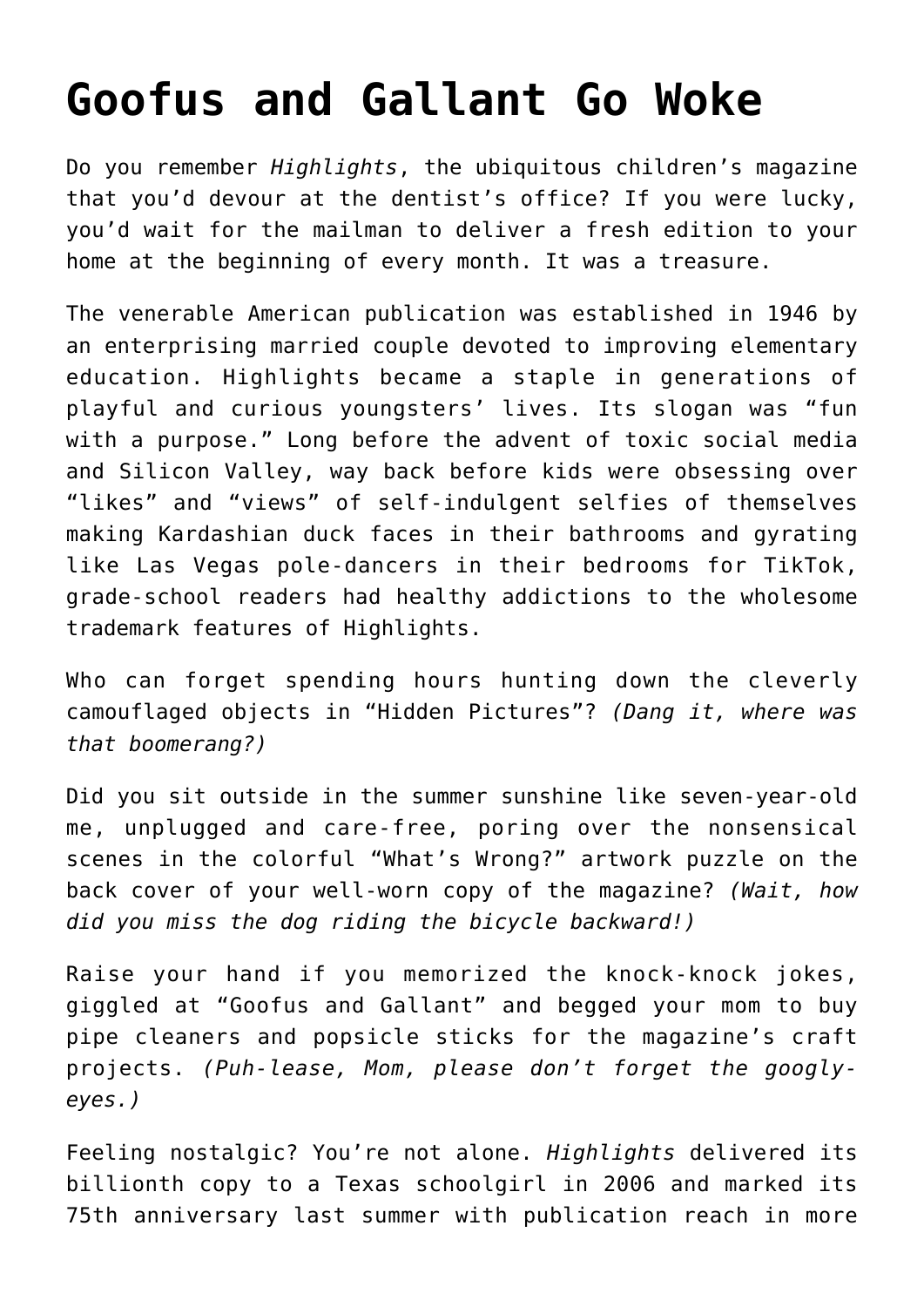than 40 countries.

Highlights became an American tradition by respecting and inculcating tradition. In its early days, editors incorporated Bible stories without controversy or backlash. Depictions of traditional nuclear families were normal—and normality was celebrated, not shunned. Highlights was also founded as an advertising-free sanctuary from incessant commercialization by sugary cereal companies, Big Pharma, toymakers, and other promotional predators. Most importantly, the 44-page booklet of silliness was a protected space from partisan political pollution. Its side lessons on right and wrong were unobjectionable *(Hey, did you see Goofus refuse to hold the door open for his grandma? Rude!)*. Parents could trust that their authority would not be mocked or values undermined.

Those days are long gone.

In 2017, after being mau-mau-ed by left-wing alphabet activists on Facebook who wanted pro-gay propaganda included in the magazine's special edition for children two years old and under, *Highlights* featured a cartoon with a same-sex male couple and two children packing their wagon for a family trip. Initially, the editors resisted the call to capitulate because they believed "that parents know best" when to introduce such topics to their kids. But all it took were hysterical radioactive accusations of "homophobia" for the magazine to fold.

Like every other modern institution masquerading as a champion of children, the editors of *Highlights* now believe their primary obligation is not to respect traditional parents, but to replace them.

"Reflecting" the "diversity" of families means in-your-face proselytizing to "celebrate pride," which includes *Highlights*endorsed books that expose preschoolers as young as three years old to "gender identity and transition." The *Highlights*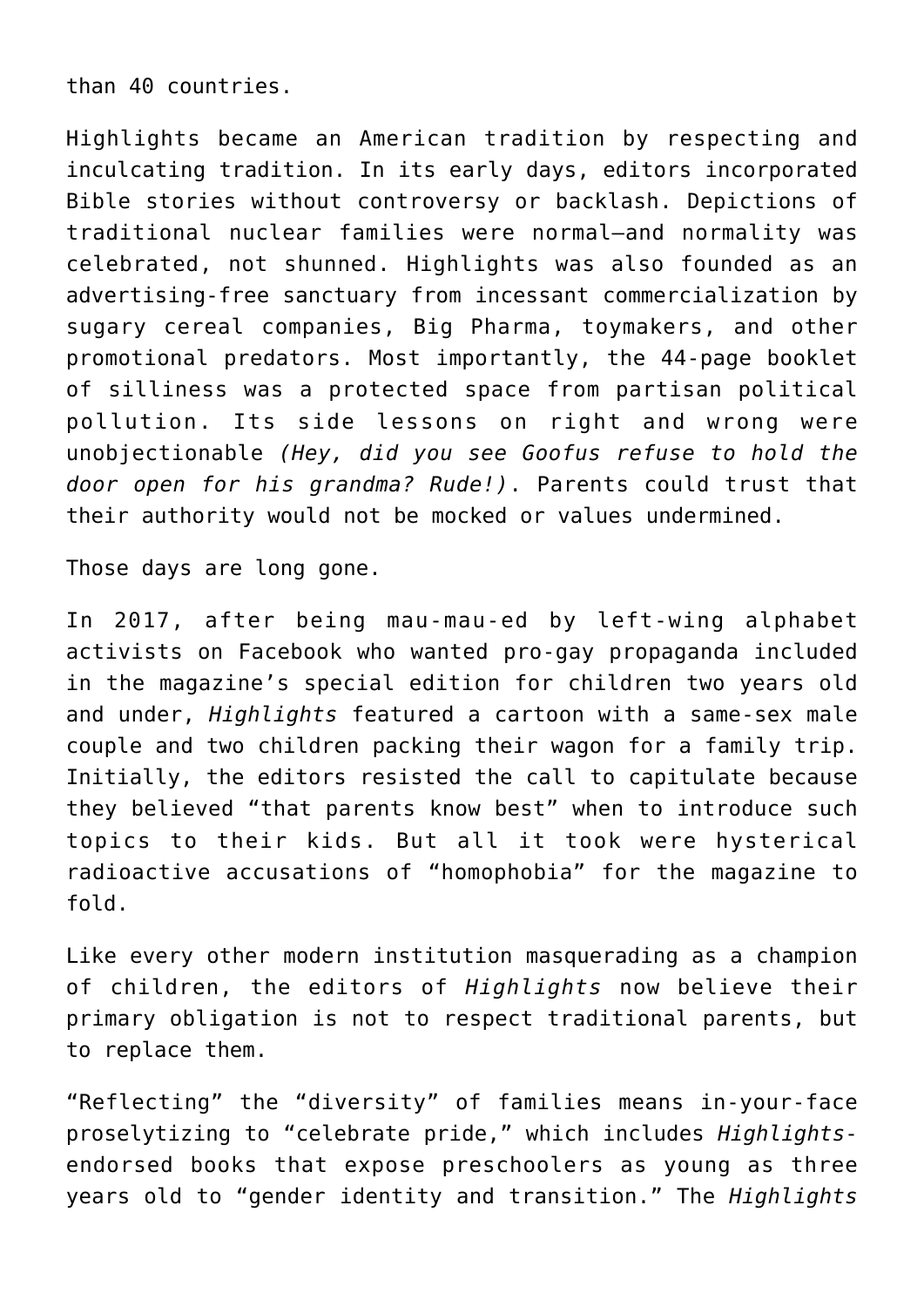pride book list includes titles such as the transgenderpromoting *I am Jazz* for four-year-olds and *Prince and Knight*, in which the protagonists "find true love in a most unexpected place" so as to "accelerate LGBTQ inclusivity and acceptance."

You can't tie your shoes yet or finish a word search, but hey, kids, time to accelerate your acceptance of toddler crossdressing, transgender hormone therapy, and two-man love scenes!

"Fun with a purpose" has given way to dreadful woke-ification programming and virtue-signaling. *Highlights* magazine editors remained silent in 2014 while the Obama administration separated illegal alien families at the border and held some children in cages but made a splash in 2019 condemning the same practices when the Trump administration tried to stem the tide.

The magazine's current crusading "chief purpose officer" Christine French Cully is a COVID-19 fear-spreader who uses the magazine to condition kids to accept mask mandates despite their limited effectiveness in lowering COVID-19 transmission and detrimental effect on childhood brain development. Cully's Twitter feed reads like the daily talking points diary of a Blist MSNBC guest, decrying guns, pushing dialogue with children about "climate change," and peddling ways to "talk to our kids about Ukraine."

Last week, vigilant Falcon School District 49 board member Ivy Liu posted a recent *Highlights* lesson titled "I feel upset about racism. What should I do?" The editors' "anti-racism" book list makes clear that embracing anti-white critical race theory is the only solution. Liu is leading a lonely battle against so-called "Social Emotional Learning" saturating D-49 classrooms (and *Highlights* materials)—and has even been censured by colleagues for calling out corrupted curriculum.

"Is this what they mean by making social justice warriors out